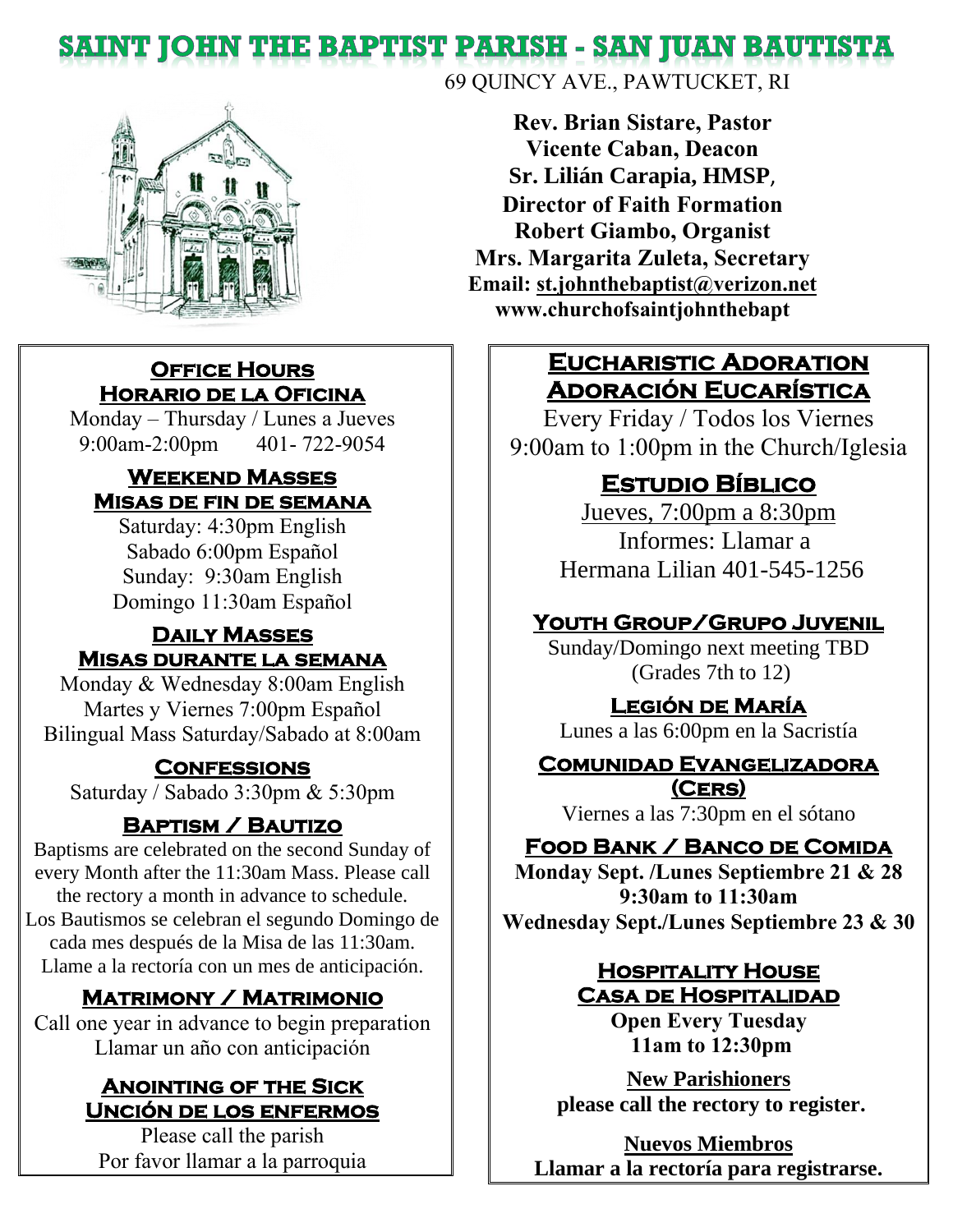# **24<sup>th</sup> Sunday of Ordinary Time**<br>September 13, 2020

#### Dear Parishioners,

*"O say can you see, by the dawn's early light, what so proudly we hail'd at the twilight's last gleaming. Whose broad stripes and bright stars through the perilous fight O'er the ramparts we watch'd were so gallantly streaming? And the rocket's red glare, the bomb bursting in air,*

*Gave proof through the night that our flag was still there, O say does that star-spangled banner yet wave O'er the land of the free and the home of the brave."* The above words are from the first stanza of **"The Star Spangled Banner"**, which was proclaimed as the United States National Anthem in 1931. The lyrics come from "Defense of Fort M'Henry", a [poem](https://en.wikipedia.org/wiki/Poem) written on **September 14, 1814**, by the 35-year-old lawyer and amateur poet [Francis](https://en.wikipedia.org/wiki/Francis_Scott_Key) Scott Key after witnessing the bombardment of Fort [McHenry](https://en.wikipedia.org/wiki/Fort_McHenry) by British ships of the [Royal](https://en.wikipedia.org/wiki/Royal_Navy) Navy in Baltimore Harbor during the [Battle](https://en.wikipedia.org/wiki/Battle_of_Baltimore) of [Baltimore](https://en.wikipedia.org/wiki/Battle_of_Baltimore) in the War of [1812.](https://en.wikipedia.org/wiki/War_of_1812) Key was inspired by the large [American](https://en.wikipedia.org/wiki/Flag_of_the_United_States) flag, the [Star-Spangled](https://en.wikipedia.org/wiki/Star-Spangled_Banner_(flag)) Banner, flying triumphantly above the fort during the American victory. My brothers and sisters, we should be PROUD to say that we are Americans, even if we were born elsewhere. We live in a country where there is freedom, fought and paid for by the blood of our soldiers. There has been an ongoing disdain for our country and it's values coming from terrorist groups like Antifa, Black Lives Matter, professional actors and actresses, professional musicians, politicians, and most recently by professional athletes. I stopped watching both the NBA and MLB games over the past few months because of the owners, coaches, and players of these teams showing blatant disrespect for our country and military by deciding to sit down, kneel, or link arms while our beautiful National Anthem was being played. I'm hoping that the NFL players do not do the same this weekend as their season begins. Thankfully, the majority of Americans respect our National Anthem and flag. The common mantra of these individuals and those who defend such anti-patriotic actions is that they have the freedom to do what they are doing. While that is true, it doesn't make their actions the RIGHT thing to do. As Catholics, we value **the VIRTUE of patriotism**: *"It is the duty of citizens to contribute along with the civil authorities to the good of society in a spirit of truth, justice, solidarity, and freedom. The love and service of one's country follow from the duty of gratitude and belong to the order of charity. Submission to legitimate authorities and service of the common good require citizens to fulfill their roles in the life of the political community."(CCC #2239).* My brothers and sisters, let us foster a love for our country, be grateful to God for the freedom we enjoy, and make society better as disciples of Jesus Christ. God bless! Fr. Sistare

| <b>MASS INTENTIONS</b>                                       |                    |
|--------------------------------------------------------------|--------------------|
| <b>Saturday September 12</b>                                 | 4:30 <sub>pm</sub> |
| +Antonio G. DaGraca by Ruth & family                         |                    |
| <b>Sunday September 13</b>                                   | 9:30am             |
| <b>Monday September 14</b>                                   | 8:00am             |
| <b>Wednesday September 16</b>                                | 8:00am             |
| +Julio Rivera by Margarita                                   |                    |
| <b>Saturday September 19</b><br><b>Bilingual Mass 8:00am</b> |                    |
| <b>Vigil Mass</b>                                            | 4:30 <sub>pm</sub> |
| +Joseph Palardy by Joyce                                     |                    |
| <b>Sunday September 20</b>                                   | 9:30am             |
| +Henrique & Dolores Moniz by Ruth & Family                   |                    |

**Please note that all daily Masses are now in the Church until further notice.**

**Sanctuary Lamp Month of September** In memory of Joseph Palardy by Joyce

The candle in front of the **Divine Mercy** image in the Church will be lit each weekend for those affected by the coronavirus.

#### **WE ASK FOR YOUR PRAYERS**

For all who are homebound or in nursing homes, and for the sick of the parish: **Jeanne Jugan Residence**: Florence Corneau, Jeannine Rondeau, Annette Tetreault, Lillianne Depot **At Home**: Constance Vilandre, Maria DaGraca, Jovina de Barros **St. Antoine**: Georgette Smith **Charles Gate**: Roger Marcoux **Elmhurst Nursing Home**: Cesar Zuleta Sr.

#### **Catholic Charity Appeal 2020**

There will be a Second Collection at next Weekends Masses (12  $\&$  13 of September). If you have not yet given to the appeal, please playfully consider doing so.

| <b>Weekly Collection</b> 9/6                | \$3054.00 |
|---------------------------------------------|-----------|
| <b>Monthly Collection</b>                   |           |
| <b>September 13 Catholic Charity Appeal</b> |           |
| <b>September 20 Priest Retirement</b>       |           |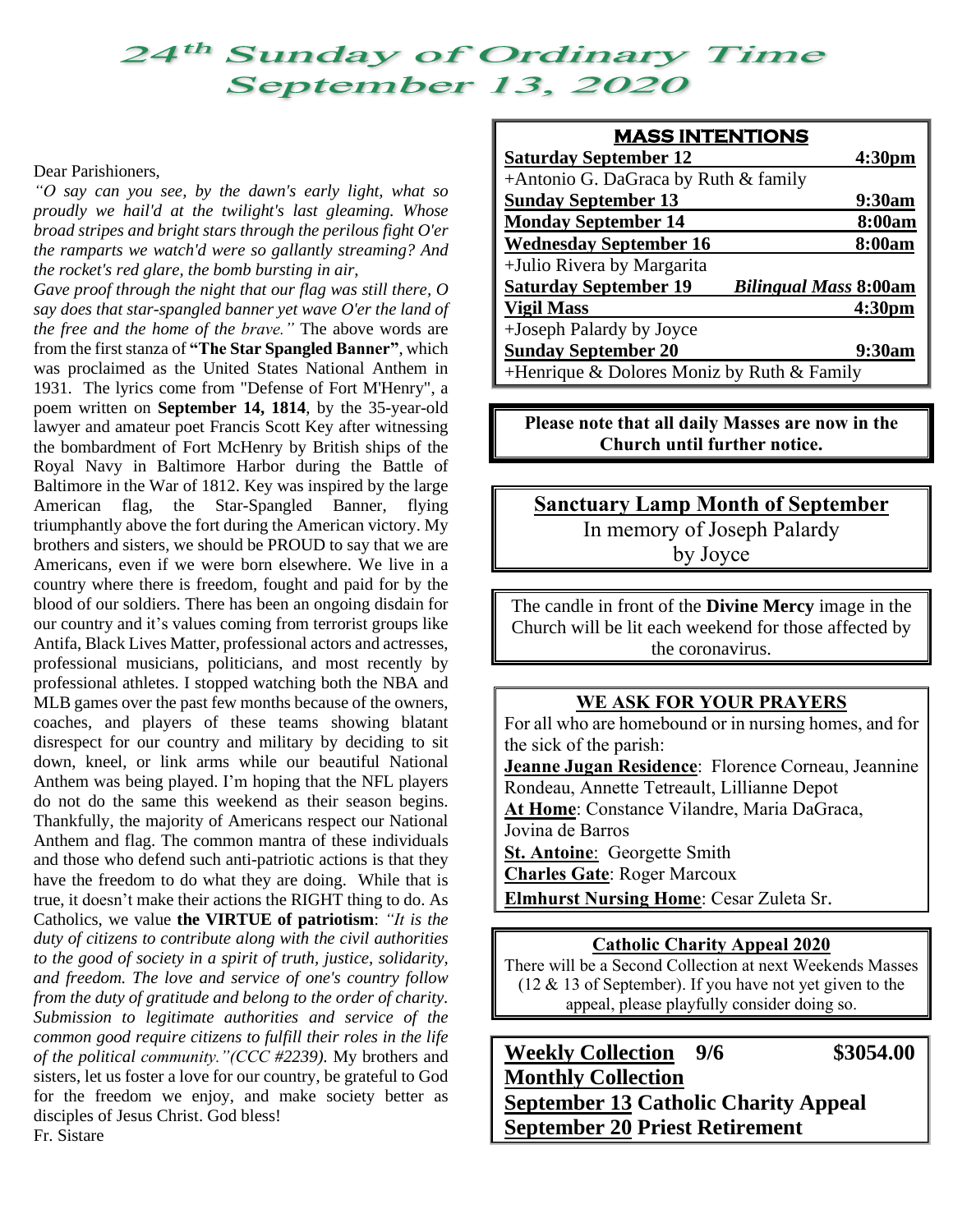#### **MEMORY TREE**

A few months ago we received a request from a person through an e-mail, about having his mother memorialized on the Memory Tree in the back of the church. After doing some investigation here at the parish (because it has been a number of years since we have done this Memorial Tree), we will be offering this fundraiser once again. Over the next month, you can call the rectory office during the office hours (M-Th 9am-2pm), and have a "leaf" plaque inscribed with a loved one's name (deceased or living). The cost is \$100 per leaf plaque. There are also "stones" available for purchase at \$250 and higher.

# **Food Bank**

Since the pandemic began, the Food Bank of our parish has been open serving the neediest in these difficult times. The Food Bank is in need of donations: **Rice, Beans, Tuna, Cereal, Pasta, Spaghetti Sauce, Canned soup, Peanut Butter, Canned fruits,**  Canned vegetables, etc. Please consider donating food, and leaving it in the wooden box at the entrance of the Church. Thank you for your generosity!

*"But if anyone has the world's goods and sees his brother in need, yet closes his heart against him, how does God's love abide in him? Little children, let us not love in word or talk but indeed and in truth." 1 John 3:17-18*



### **SATURDAY SEPTEMBER 26 FROM 9AM TO 2PM**

We are now accepting donations for the September Flea Market. Donations will be accepted **Monday through Thursday from 9:00 am until 2:00 pm**. We ask that you bring in CLEAN sellable items. Small Appliances must be clean and in working order. We will NOT accept ripped or stained furniture, old televisions or old computer monitors. We need many volunteers as well. Thank you!

# **Parish Raffle**

Prizes  $\ddot{\mathbf{\Theta}}$  Participate and Win  $\ddot{\mathbf{\Theta}}$ 1st: \$500 2nd: \$250 3rd: \$150 4th: \$100 \$ 5.00 each ticket Tickets on sale after weekend Masses Raffle will take place during Christmas Bazaar

Then came Peter to him, and said, Lord, how oft shall my brother sin against me, and I forgive him? till seven times? Jesus said to him, I say not to you, Until seven times: but, Until seventy times seven. **Matthew 18:21-22** 

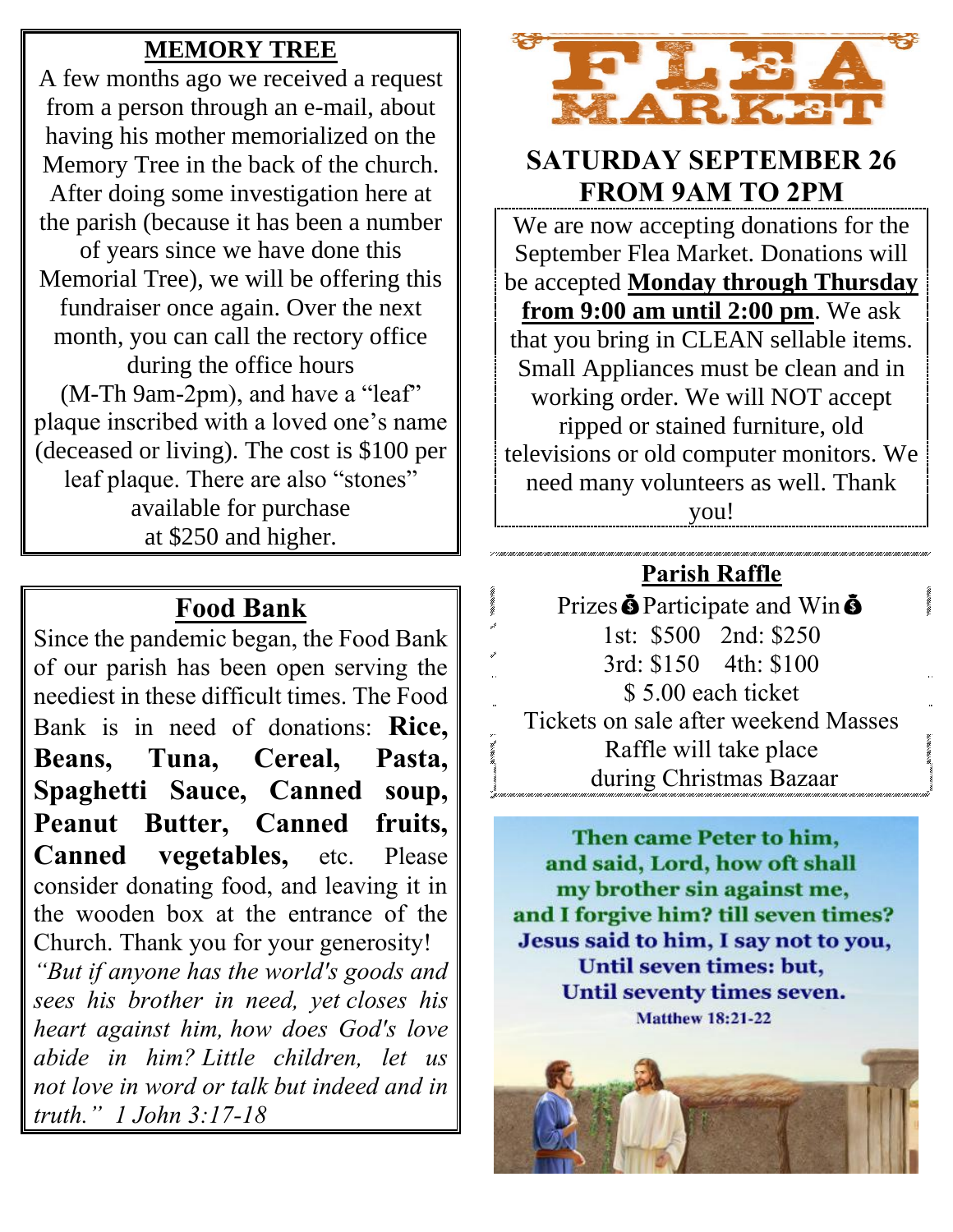#### **THANK YOU FOR COMMANDING THE IMPOSSIBLE**

"Then in anger the master handed him over to the torturers until he paid back all that he owed. My heavenly Father will treat you in exactly the same way unless each of you forgives his brother from his heart." —Matthew 18:34-35 If we don't accept the grace to forgive those who have sinned against us: • the Lord remembers our sins in detail (see Sir 28:1), • we should not expect to be healed by the Lord (Sir 28:3), • we will not be forgiven (Sir 28:2, 4-5), and  $\cdot$  we will be handed over to torturers, such as compulsiveness, fear, depression, self-hatred, anxiety, and other evils (Mt 18:34-35). Therefore, we must accept the grace to forgive our brothers and sisters in Christ immediately (see Mt 5:25), repeatedly (Mt 18:22), and from the heart (Mt 18:35). This applies not only to those who have stopped sinning against us but also to those continuing to sin against us. This applies even to our enemies.

Obviously, it is humanly impossible to forgive. "To err is human; to forgive is divine" (quoted from Alexander Pope). Our only hope is to turn to the Lord, Who is divine. He always provides the grace to obey His commands. He raises us above our human limitations to empower us to choose to forgive immediately all who have sinned against us. Jesus gives us the privilege to live in the new world of grace and mercy. How awesome it is to share in the miracle and mystery of forgiving! Thank You, Jesus, for Your command that we forgive from the heart 70 x 7 times! (Mt 18:22) Thank You for grace and mercy beyond measure! Alleluia!

**Prayer:** Father, may I look at forgiving others the way You do.

**Promise:** "None of us lives as his own master and none of us dies as his own master. While we live we are responsible to the Lord, and when we die we die as His servants." —Rm 14:7-8

**Praise:** Lord, You are descended from David yet Son of God (Rm 1:3-4). Praise You Jesus! Presentation Ministries

#### **GRACIAS POR MANDAR LO IMPOSIBLE**

"E indignado, el rey lo entregó en manos de los verdugos hasta que pagara todo lo que debía. Lo mismo hará también mi Padre celestial con ustedes si no perdonan de corazón a sus hermanos" (Mateo 18:34-35). Si no aceptamos la gracia de perdonar a quienes han pecado contra nosotros: • El Señor recuerda nuestros pecados en detalle (ver Eclo 28:1), • No debemos esperar ser sanados por el Señor (Eclo 28:3), · No seremos perdonados (Eclo 28:2, 4-5), y • Seremos entregados a los torturadores, como la compulsión, el miedo, la depresión, el odio a uno mismo, la ansiedad y otros males (Mt 18:34-35). Por lo tanto, debemos aceptar la gracia de perdonar a nuestros hermanos y hermanas en Cristo inmediatamente (ver Mt 5:25), repetidamente (Mt 18:22), y desde el corazón (Mt 18:35). Esto se aplica no solo a aquellos que han dejado de pecar contra nosotros, sino también a aquellos que continúan pecando contra nosotros. Esto aplica incluso a nuestros enemigos. Obviamente, es humanamente imposible perdonar. "Errar es humano; perdonar es divino" (citado por el Papa Alejandro). Nuestra única esperanza es volvernos al Señor, que es divino. Él siempre provee la gracia para obedecer Sus mandamientos. Él nos eleva por encima de nuestras limitaciones humanas para permitirnos elegir perdonar inmediatamente a todos los que han pecado contra nosotros. Jesús nos da el privilegio de vivir en el nuevo mundo de gracia y misericordia. ¡Qué asombroso es compartir el milagro y el misterio de perdonar! Gracias, Jesús, por Tu mandamiento de que perdonemos de corazón 70 veces 7 (Mt 18:22). ¡Gracias por la gracia y misericordia más allá de toda medida! ¡Aleluya!

**Oración:** Padre, permíteme que busque perdonar a los demás como Tú lo haces.

**Promesa:** "Ninguno de nosotros vive para sí, ni muere para sí. Si vivimos, vivimos para el Señor, y si morimos, morimos para el Señor: tanto en la vida como en la muerte, pertenecemos al Señor" (Rom 14:7-8).

**Alabanza**: Señor, Tú desciendes de David, sin embargo, Hijo de Dios (Rom 1:3-4). ¡Alabado seas, Jesús!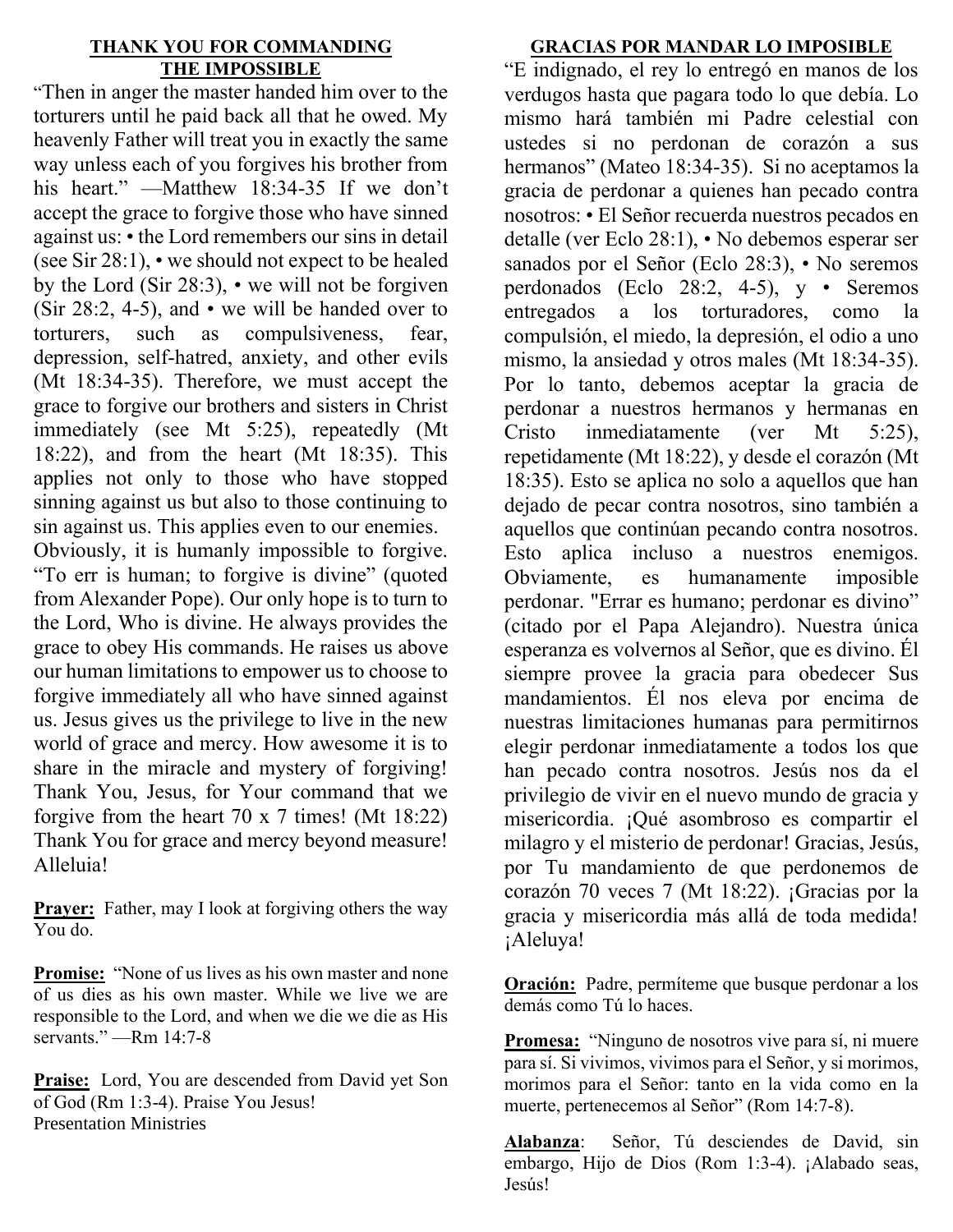# Domingo 24 del Tiempo Ordinario Septiembre 13, 2020

*"O say can you see, by the dawn's early light, what so proudly we hail'd at the twilight's last gleaming. Whose broad stripes and bright stars through the perilous fight O'er the ramparts we watch'd were so gallantly streaming? And the rocket's red glare, the bomb bursting in air, Gave proof through the night that our flag was still there, O say does that star-spangled banner yet wave O'er the land of the free and the home of the brave."* Las palabras anteriores pertenecen a la primera estrofa de **"The Star Spangled Banner"**, que fue proclamado Himno Nacional de los Estados Unidos en 1931. La letra proviene de "Defense of Fort M'Henry", un poema escrito el **14 de Septiembre de 1814**, por el abogado de 35 años y poeta aficionado Francis Scott Key después de presenciar el bombardeo de Fort McHenry por barcos británicos de la Royal Navy en el puerto de Baltimore durante la Batalla de Baltimore en la Guerra de 1812. Key se inspiró en la gran bandera estadounidense, el Star-Spangled Banner, volando triunfalmente sobre el fuerte durante la victoria estadounidense. Mis hermanos y hermanas, deberíamos estar ORGULLOSOS de decir que somos estadounidenses, incluso si nacimos en otro lugar. Vivimos en un país donde hay libertad, luchada y pagada con la sangre de nuestros soldados. Ha habido un desdén continuo por nuestro país y sus valores provenientes de grupos terroristas como Antifa, Black Lives Matter, actores y actrices profesionales, músicos profesionales, políticos y, más recientemente, de atletas profesionales. Dejé de ver los juegos de la NBA y la MLB en los últimos meses debido a que los propietarios, entrenadores y jugadores de estos equipos demostraron una falta de respeto flagrante por nuestro país y nuestras fuerzas armadas al decidir sentarse, arrodillarme o unir los brazos mientras nuestro hermoso Himno Nacional estaba siendo cantado. Espero que los jugadores de la NFL no hagan lo mismo este fin de semana cuando comienza su temporada. Afortunadamente, la mayoría de los estadounidenses respetan nuestro himno nacional y nuestra bandera. El mantra común de estos individuos y de quienes defienden tales acciones antipatrióticas es que tienen la libertad de hacer lo que están haciendo. Si bien eso es cierto, no hace que sus acciones sean lo CORRECTO. Como Católicos, valoramos **la VIRTUD del patriotismo**: *"Es deber de los ciudadanos contribuir junto con las autoridades civiles al bien de la sociedad en un espíritu de verdad, justicia, solidaridad y libertad. El amor y el servicio a la propia patria se derivan del deber de gratitud y pertenecen al orden de la caridad. La sumisión a las autoridades legítimas y el servicio al bien común requieren que los ciudadanos cumplan con sus roles en la vida de la comunidad política."*(CCC # 2239) Hermanos y hermanas, fomentemos el amor por nuestro país, seamos agradecidos con Dios por la libertad que disfrutamos y hagamos la sociedad mejor como discípulos de Jesucristo. ¡Dios les bendiga! Padre Sistare

| <u>INTENCIONES DE LAS MISAS</u>                        |                    |  |
|--------------------------------------------------------|--------------------|--|
| Sábado 12 de Septiembre                                | $6:00 \text{pm}$   |  |
| *En acción de gracias por la vida de Isabel Cadavid,   |                    |  |
| intención de sus hijos y nietos                        |                    |  |
| +Eterno descanso de Luis Sánchez y José Cadavid,       |                    |  |
| intención de Isabel Cadavid                            |                    |  |
| +Eterno descanso Edgar Cabrera Godoy, intención de     |                    |  |
| su familia                                             |                    |  |
| Domingo 13 de Septiembre                               | 11:30am            |  |
| <b>Martes 15 de Septiembre</b>                         | 7:00 <sub>pm</sub> |  |
| Viernes 18 de Septiembre                               | 7:00 <sub>pm</sub> |  |
| Sábado 19 de Septiembre Misa Bilingüe                  | 8:00am             |  |
| <b>Vigilia</b>                                         | 6:00 <sub>pm</sub> |  |
| +Eterno descanso de Rafael Villa en su 4to aniversario |                    |  |
| de fallecido, intención de su familia                  |                    |  |
| +Eterno descanso de Mariela Escobar, Fernando          |                    |  |
| Escobar, Hernán y Bernarda Gómez, intención de la      |                    |  |
|                                                        |                    |  |
| Familia Gómez-Escobar                                  |                    |  |
| Domingo 20 de Septiembre                               | 11:30am            |  |
| *En agradecimiento al Todopoderoso por 50 años en      |                    |  |

*Tenga en cuenta que todas las Misas diarias por ahora son en la Iglesia hasta nuevo aviso.*

#### **PEDIMOS SUS ORACIONES**

Por todos los que están confinados en su hogar o en acilo de ancianos, y por los enfermos de la parroquia:

**Jeanne Jugan Residence**: Florence Corneau, Jeannine Rondeau, Annette Tetreault, Lillianne Depot **At Home**: Constance Vilandre, Maria DaGraca, Jovina de Barros, **St. Antoine**: Georgette Smith **Charles Gate**: Roger Marcoux **Elmhurst** Cesar Zuleta Sr.

> **Colecta Semanal** 9/6 \$3054.00

**Colecta Mensual**

**13 de Septiembre** Campaña de Caridad Católica **20 de Septiembre** Jubilación de los sacerdotes

#### **Campaña de Caridades Católicas 2020**

Habrá una Segunda Colecta el próximo fin de semana durante misas el (12 y 13 de Septiembre). Si aún no ha hecho su contribución considere hacerlo la próxima semana.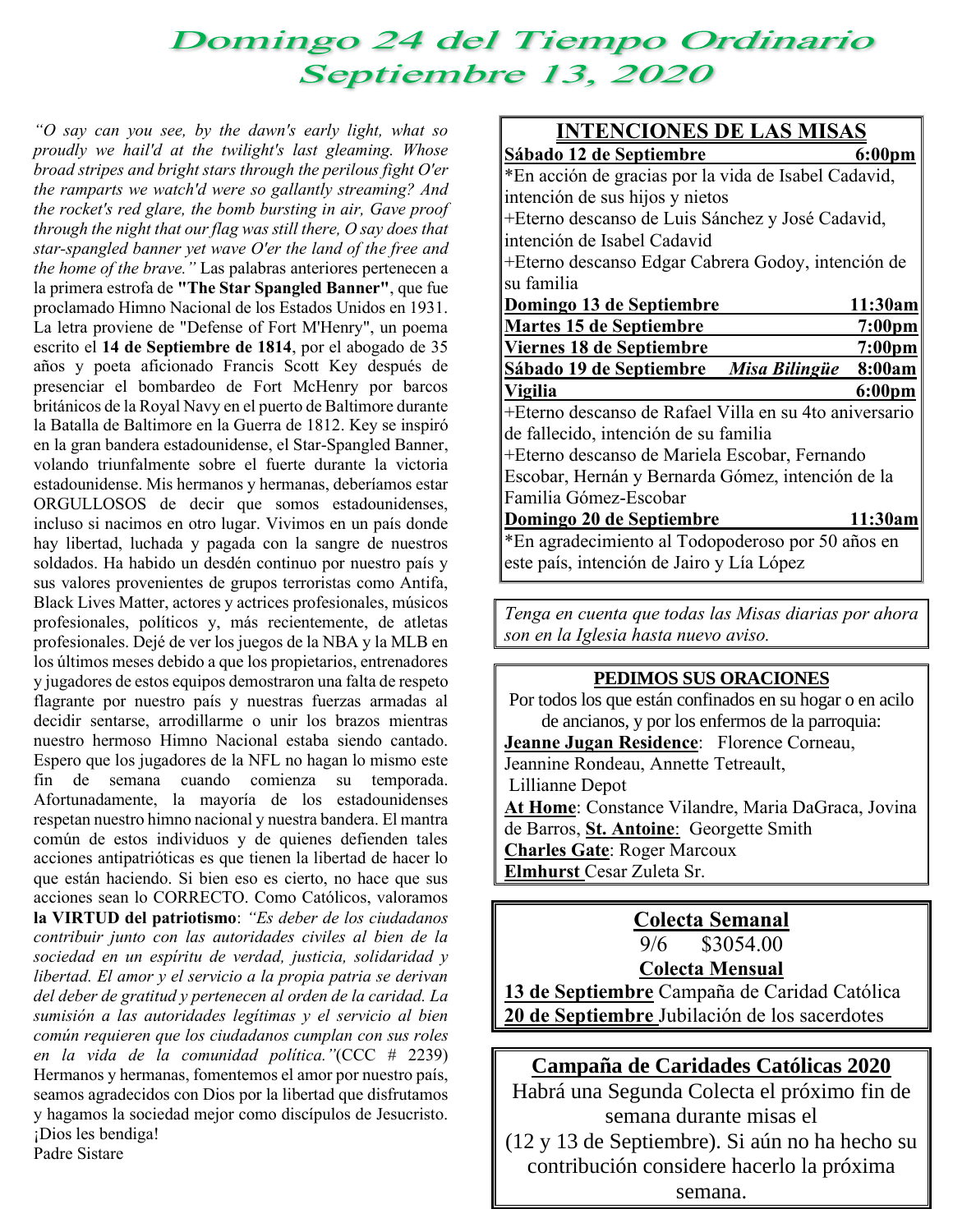#### **ARBOL DE MEMORIA**

Recientemente recibimos una solicitud de una persona a través de un correo electrónico, acerca de que le gustaría que su madre sea recordada en el Árbol de la Memoria en la parte posterior de la iglesia. Después de investigar un poco aquí en la parroquia (porque han pasado varios años desde que hicimos este Árbol Memorial),

volveremos a ofrecer este evento para recaudar fondos para nuestra parroquia. En el próximo mes, puede llamar a la oficina de la rectoría durante el horario (de Lunes a Viernes de 9am a 2pm.) si usted desea

obtener una placa "hoja" inscrita con el nombre de un ser querido (fallecido o vivo). El costo es de \$100 por cada placa (hoja).

# **PULGUERO / YARD SALE** (VENTA DE ARTICULOS) **Sábado 26 de Septiembre 9am a 2pm**

Vamos a tener una venta de artículos usados y algunos nuevos, para beneficiar a nuestra Iglesia. Se aceptarán donaciones de Lunes a Jueves de 9am a 2pm. Le pedimos que traiga artículos que se puedan vender LIMPIOS, electrodomésticos que sean pequeños deben estar limpios y en buen estado (que sirvan). NO aceptaremos televisores viejos o monitores de computadora viejos. ¡CUALQUIER ayuda sería muy apreciada!

La vela frente a la imagen de la Divina Misericordia en la Iglesia se encenderá cada fin de semana para los afectados por el coronavirus.

# **Rifa Parroquial PremiosParticipa y Gana 1er: \$500 2do: \$250 3ro: \$150 4to: \$100** \$5.00 cada boleta

Boletas de venta despues de las Misa cada fin de semana. La Rifa se llevara acabo durante el Bazaar de Navidad **APOYA TU PARROQUIA**



#### **Banco de Comida**

Desde que comenzó la pandemia el Banco de nuestra parroquia ha estado abierto sirviendo a los más necesitados en estos tiempos difíciles. El Banco de Comida de San Juan está en necesidad de comida, por favor considere donar alimentos, algunas ideas de donaciones: **Arroz, Frijoles (habichuelas), Atún, Cereal, Pasta, Salsas, Sopa enlatada, Mantequilla de Maní, Frutas enlatadas, Vegetales enlatados. G**racias por su generosidad. Por favor traerlos y dejarlos en la caja de madera que está en la entrada de la Iglesia. *"Pero el que tiene bienes de este mundo, y ve a su hermano en necesidad y cierra su corazón contra él, ¿cómo puede morar el amor de Dios en él? Hijos, no amemos de palabra ni de lengua, sino de hecho y en verdad."* (1 John 3:17-18)